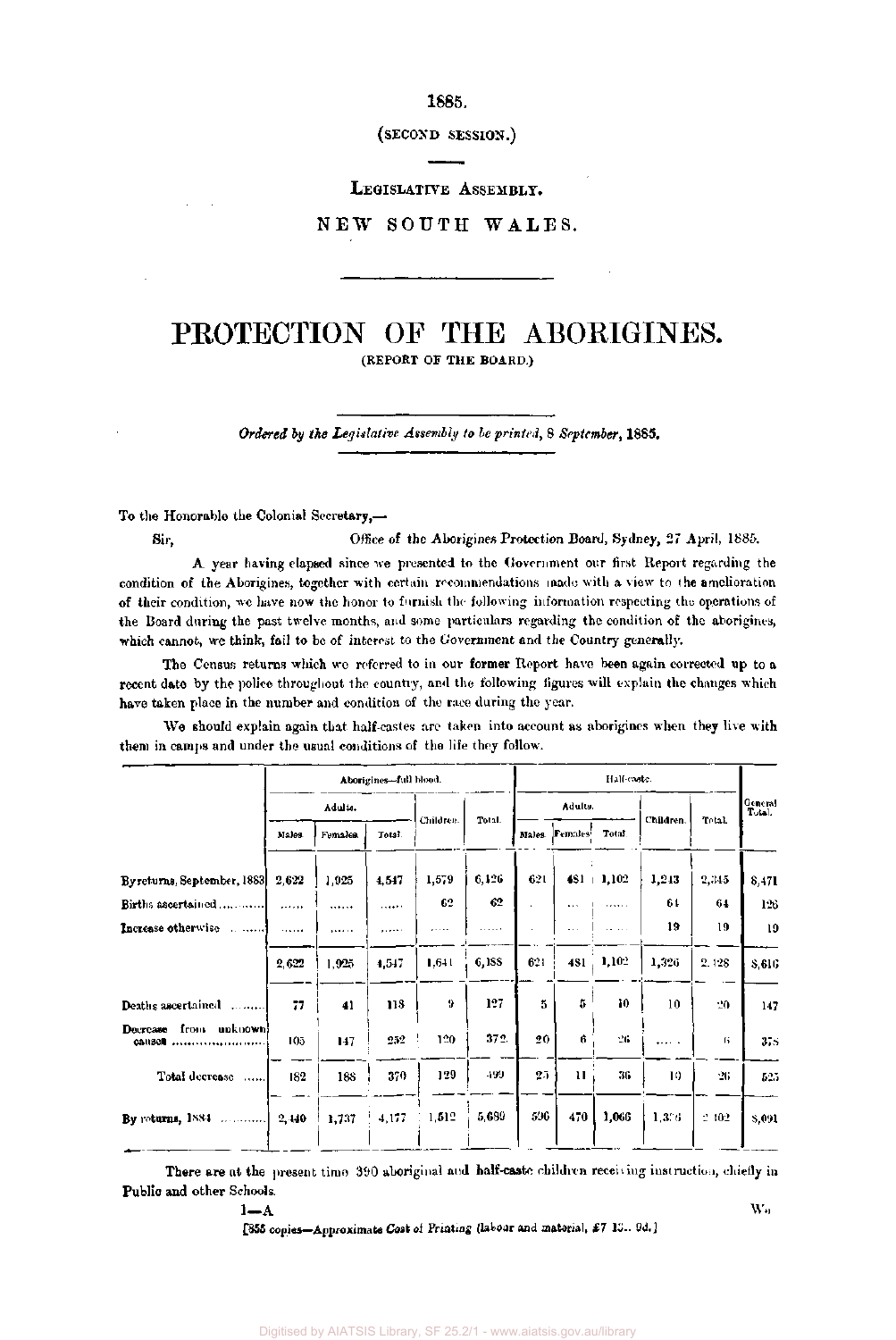We were much gratified to receive an intimation from the Department of Public Instruction, dated 3rd December, 1884, to the effect that "The Minister is of opinion that in all localities where a sufficient number of aboriginal children can be grouped together for instruction it would be advisable to establish a school for their benefit exclusively ; but in places where there are only a few such children, there will be no objection offered to their attending the nearest Public School, provided they are habitually clean, decently clad, and that they conduct themselves with propriety both in and out of school."

Any prejudice which may have existed against the admission of aboriginal and half-caste children into the Public Schools will, it is to be hoped, be now entirely removed. We have striven to induce parents to send their children to school, offering every inducement to them to do so, chiefly by providing decent clothing for them and granting a half-ration of food to all who regularly attend.

The results so far are most gratifying : we have received specimens of the children's handwriting, and are informed that they and their parents are proud of their improvement under instruction, and we look forward hopefully to such children being in time reclaimed from the uncivilized and degraded condition in which they have hitherto existed, and taking their place—as they are well fitted by their natural intelligence to do—amongst the industrial classes.

If we can extend these benefits generally to all the young, that alone would amply reward us for the labour we have undertaken.

The following extracts from reports wo have received will show further that many of the adult aborigines have been induced by timely aid and advice to engage in pursuits which have afforded them ample means of support for themselves and those dependent upon them.



### POLICE REPORTS.

#### *Locality—North-eastern District.*

Inspector Harrison reports :- "The aborigines are behaving well, intoxication has decreased, and a great inclination shown to cultivate land. The blacks on Pelican Island and Fattorini Island and Lower Macleay have grown a considerable quantity of maize, and are working most satisfactorily. No complaints have been made against them. Their fishing-net is well cared for, also the boat.

"On the Nulla Nulla Greek ten able-bodied blacks with their families are settled, have built themselves comfortable quarters, and are clearing the Reserve (40 acres). Mr. Toose, Telegraph-master, looks after them. A great improvement in their condition.

" At Rollands Plains and Hastings River some are cultivating, and others are industriously employed.

" At the Manning one full-blood family farm and bring fowl eggs to market; another takes contracts for clearing, &c, and employs others. There are ten children at school.

" At the Nambuccra they intend to clear and cultivate a portion of the Boura Reserve (20 acres).

" As regards the attendance of children at school, the instructions issued to the school teachers have been so recent, no noticeable effect is perceived.

" Twelve publicans fined within the year for selling liquor to aborigines."

#### *Brewarrina.*

Sergeant Steele reports:—" Since the removal of the blacks from the vicinity of the town, there has been less drunkenness. A number of the women who are able to work find employment in the town and go back to camp in the evening. They are now on a reserve about two miles from the town, on the opposite side of the river. The half-caste children require special care." The establishment of an Aboriginal Home would be very desirable in this locality.

The Board hope to be able to take action in this direction.

#### *Jervis Bay.*

Sergeant Brayne reports :—" 22 half-castes and aboriginals attending school : most of them are quick at learning. Some of them come a distance to school, leave home on Monday, and return on Friday evening. They live in a hut with an old aboriginal couple, who cook the food for them and keep them clean ; they appear eager to learn. Mr. Beetson, Public School Teacher, also Mrs. Beetson, take a great interest in them. Mrs. Beetson gave great assistance in making the clothes for them. The aborigines and half-castes in the district are all very comfortable, none in want of necessaries of life. Most of the young men work and have given up wandering. No drunkenness. Messrs. Dwyer and Pitt, Inspectors of Schools, were surprised at the intelligence of the children when they examined the school."

#### *Narrandcra.*

Sub-inspector Brennan reports :—" They are exceptionally well treated, and have a splendid reserve (1,280 acres). There is nothing to suggest, as the Board has done all that is possible on their behalf. They are contented and comfortable. They very rarely are under the influence of drink now. A few of the gins do washing and are paid for it. Some seed and farming implements have been supplied."

Whilst the Board have been guided by certain principles and rules in distributing the funds placed at their disposal, they have applied themselves to ascertain the condition of the aborigines, not only when congregated in considerable numbers in camps, but have investigated the cases of individuals requiring aid and dealt with them.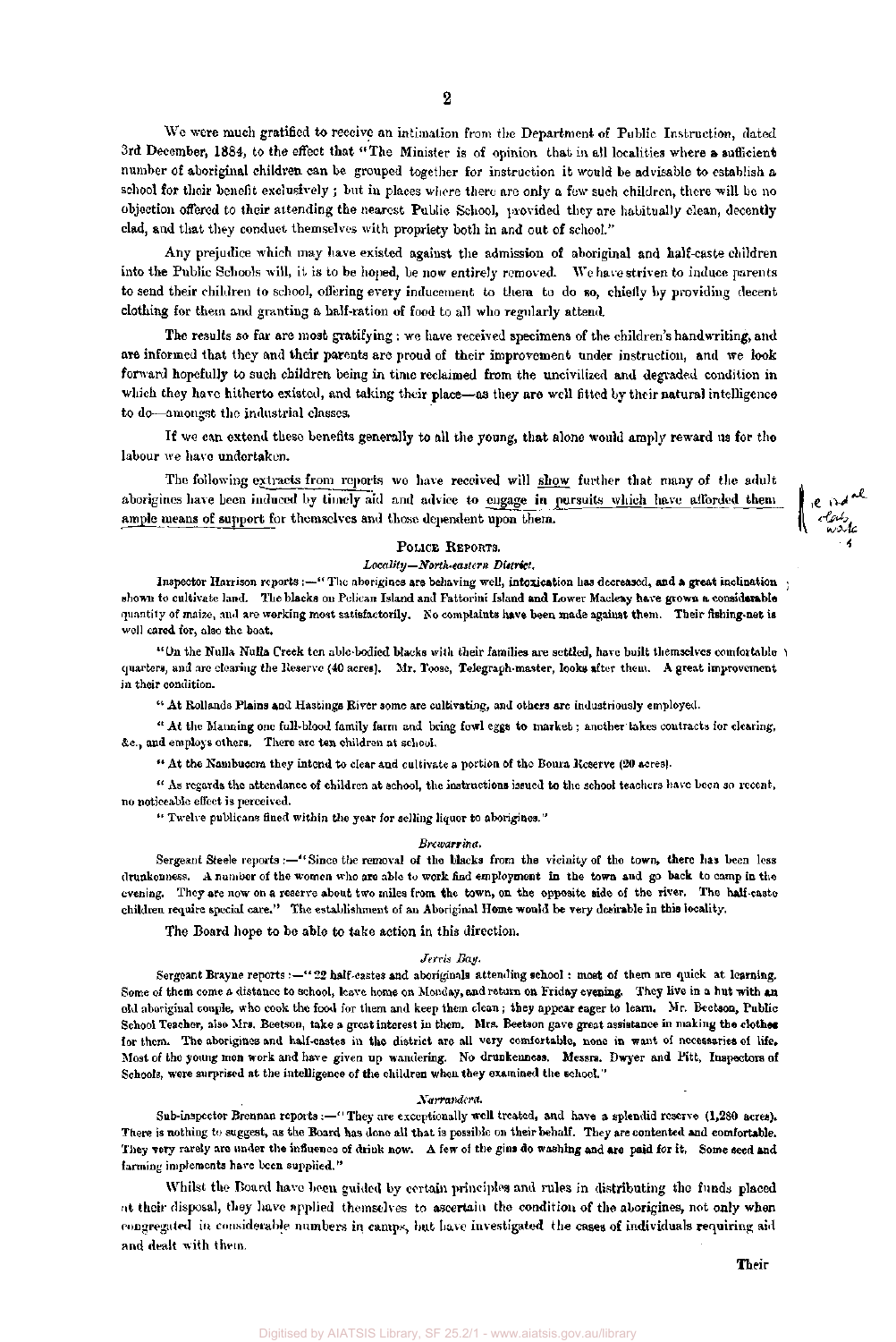Their wants are various. Some, with the aid of a boat, can support several families by fishing; others inland, with slight assistance, can provide for themselves by cultivating the reserves allotted to them ; others, with occasional assistance for children and the infirm, can earn a livelihood on farms and stations.

But little progress has been made in furtherance of the desire of the Board to establish aboriginal homes in different parts of the Colony. One would be of great benefit on the Darling, and another is required on one of the northern rivers—the Clarence or Richmond. When suitable reserves (which have been applied for) are appropriated for the purpose, further action will be promptly taken.

The objects sought to be attained are to provide asylums for the aged and sick, who are dependent on others for help and support; but also, and of at least equal importance, to train and teach the young to fit them to take their places amongst the rest of the community. The half-caste girls especially deserve consideration. If trained to industrious and civilized habits they would readily find employment in domestic service. The males can always obtain work.

There are many aged, crippled, and sick aborigines throughout the Colony, whose condition is such as to excite the gravest commiseration. In example, the following is an extract from a report received by the Board from the Clarence Heads:—

Four very old aboriginals and a gin have come to Iluka from the Freshwater River.

"King Peter," about 60 years old, and almost naked, tries to earn something by carrying wood, but the people do not like to see him about their places.

"Old Harry," about 65 years old, and almost naked, also tries to earn something by carrying wood.

" Cranky Charlie," about 65 years old, wanders about through the bush, sometimes naked.

"Old Charlie," about 55 years old, has better clothes than any of the others, and also earns a little by cutting wood.

"Herriette," or "Emmitte," a very old gin, has had her back injured, and can scarcely walk about. The other blacks supply her with food.

Under such circumstances common humanity demanded that these poor creatures should be provided with food and clothing, and when practicable, that they should be housed in some aboriginal asylum. The Board have liberally disbursed the funds at their disposal in this direction and for which, so far, Parliament has made sufficient provision.

Several Magistrates and country residents have manifested a great interest in the welfare of the aborigines in their neighbourhood, but we have had mainly to depend upon the agency of the police to carry out our wishes and instructions, and we cannot express too strongly our grateful acknowledgments of the prompt and effective assistance rendered by all the officers with whom wo have corresponded ; without their valuable aid our operations would have been almost useless.

With this experience, and as the Inspector-General has been able to attend our meetings more regularly than other members, and as he is constantly at hand to give instructions to the Secretary regarding the business of the Department, we unanimously decided upon electing Mr. Fosbery to the position of Chairman of the Board, which he accepted in deference to our wishes, whilst earnestly desiring that another selection should be made.

Permanent arrangements have not yet been finally made for the management of the Mission Stations at Warengesda and Maloga.

Liberal provision was voted by Parliament in aid of the funds of the Aborigines Protection Association in which the control of the Institutions is vested. In accordance with the views of the Premier, the Honorable Alex. Stuart, communicated to the Board by minute dated 25 February, 1884 *(vide*  Appendix A), we have confined our action to a supervision of the proposed expenditure by the Society which is to be provided out of Government grant.

We are desirous of seeing a more definite and responsible system of management of these Stations, though not without misgiving that their cost will be out of proportion to the aid accorded to the aborigines generally.

The selections of the Messrs. Matthews at Maloga (about 781 acres), upon which the Mission Station is built, should be resumed if the Institution is to be continued, as the land is peculiarly well situated for a Station, and suitable for cultivation; without it the Government reserve of 1,800 acres would be comparatively useless.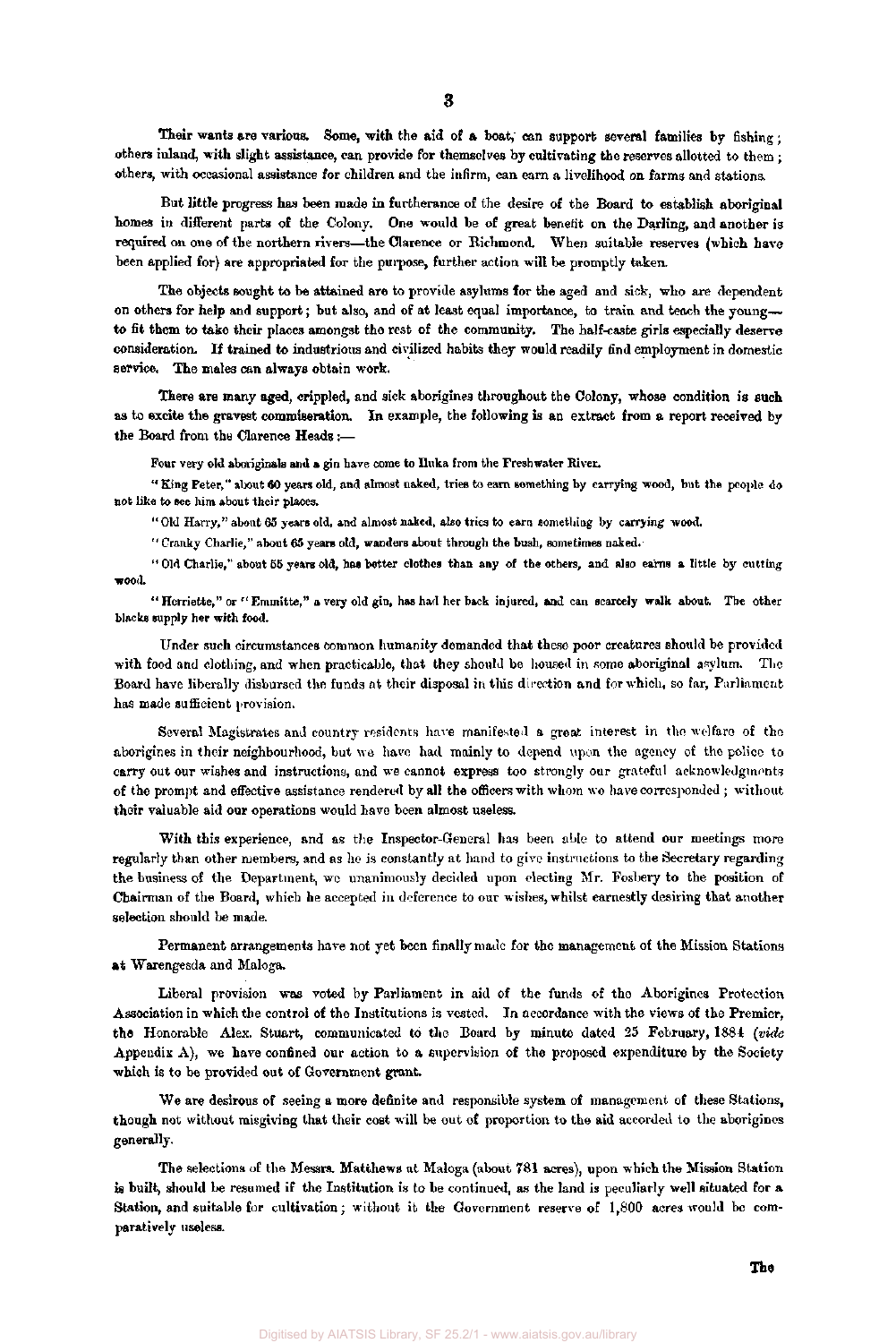The selections, however, are valued by the owners at between three and four thousand pounds. The huts and other **buildings** on the Station require to be replaced, as they are dilapidated and uninhabitable,

The Department of Public Instruction provides a school-teacher at each Station. In addition to which the Association proposes to appoint a general superintendent and matron, also an overseer of works, who should be competent to instruct and supervise in several trades, such as rough carpentry, blacksmith's work, fencing, and ploughing.

The necessary buildings, together with the equipment of tools, implements, stock, and vehicles, will however cost a considerable sum, exceeding the amount available on the vote.

It will be seen from the annexed statement (Appendix B) that the Board have expended in the various districts, in the supply of rations, clothing, work done, &c, for the tribes, as well as clothing supplied from the Government Stores, for forty-one males, forty-nine females, and fifty-one children at Grafton, and twenty-five males and twenty-five females on the M'Intyre River, £2,417 13s. 6d. The Board has also paid to the Aborigines Protection Association, for the maintenance of and supplies for the Warangesda and Maloga Stations, £750; salary of Secretary, £200; house rent, £58 ; total, £3,425 13s. 6d.

> EDMUND FOSBERY, Chairman. W. J. FOSTER. ALEXR. GORDON, M.L.C. RICHARD HILL, M.L.C. **PHILIP** GIDLEY KING, M.L.C. HUGH ROBISON.

#### APPENDIX A.

#### Minute by Colonial Secretary upon Aboriginal Mission Stations.

IN a letter from the Secretary to the Aborigines Protectorate to the Principal Under Secretary, dated 22nd ultimo, it is stated that before the Board can make any report on the application made by Mr. Matthews at Maloga for Government aid, it will be necessary that the positions of the Mission Stations should be clearly defined, as to their relation to **the**  Government or the Board.

The position may be defined as follows :—

- ]. I have laid it down as a principle (see my minute of 5/2/83, appointing the Board) that, in administering **the**  funds voted by Parliament for the aborigines, advantage should be taken of any movement dictated **or**  impelled by the benevolent or religious instincts of persons working for the benefit of these people. I also stated that one of the main objects of the Protection Board should be to supplement the funds raised by private benevolence and expended by voluntary Associations.
- *2.* I would prefer the Government aid passing through the Protectorate, and have only **given** it hitherto direct to the Society in fulfilment of engagements made before the appointment of the Board.
- 3. I consider that the Society for the Protection of the Aborigines is the best channel through which to pass the money aid. The object of that Society is to raise funds voluntarily and distribute to the **two** Missions, and it seems to me **that** these funds are those which should be supplemented.
- 4. While I consider this a better way of distributing the aid than by giving it as a direct payment from the Government to these Institutions, I consider it most desirable that the Protectorate should have a watchful inspection of and control over them—care being taken, while not interfering with their religious aspects, [that](http://ths.fr) the physical welfare of the aborigines is cared for, in accordance with general principles **approved** of for their benefit.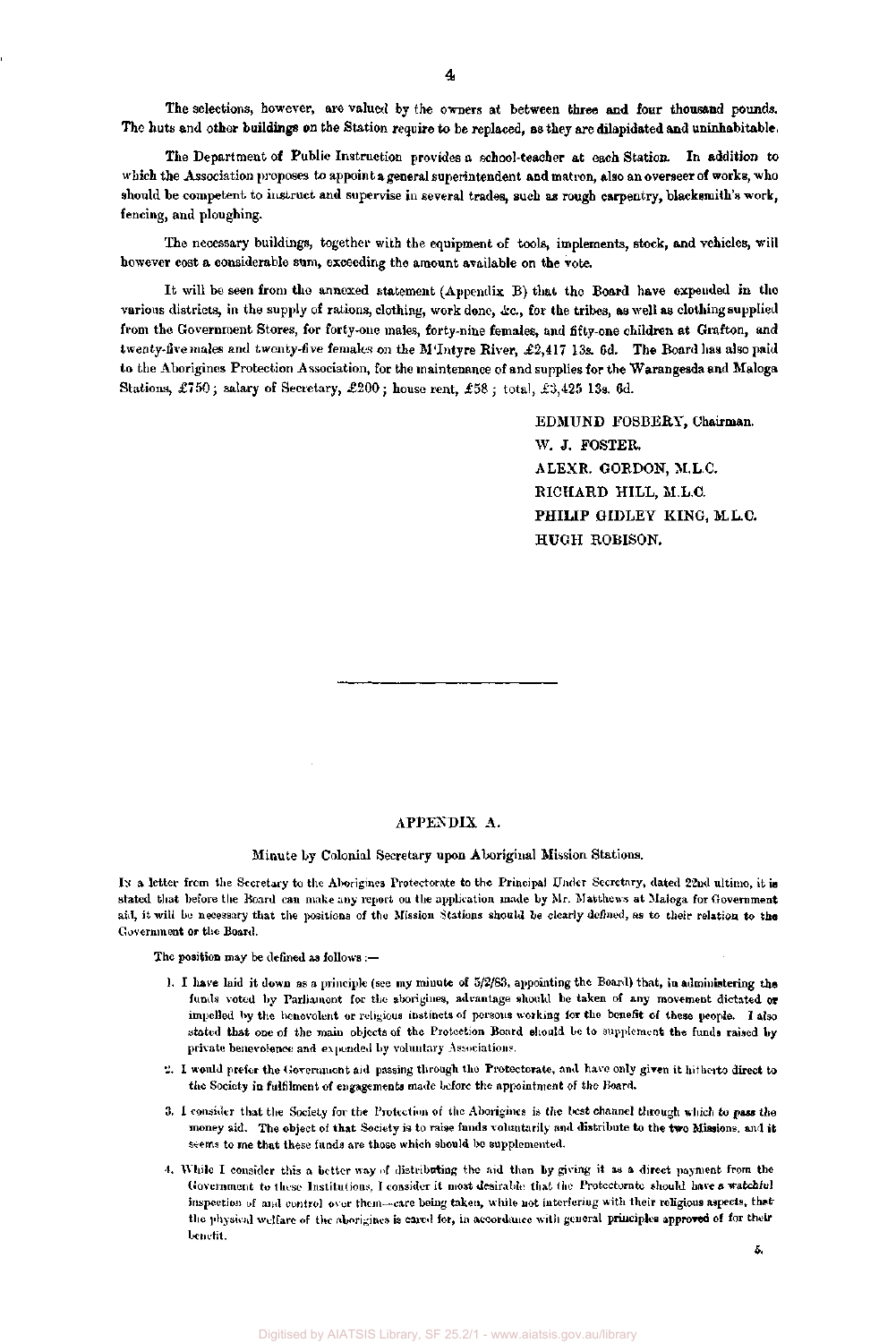- 5. I have considered it necessary that additional lands should be set aside, so as to make these settlements to some larger extent than heretofore self-supporting, and I understand that these are being fenced in by the Mission Station's labour.
- 6. I do not consider it desirable that any portions should continue to be private property, and have intimated to Mr. Matthews that the land heretofore held by him and his relatives as mineral conditional purchase or otherwise should form part of the public estate of the Mission Stations, for it is obvious that the Government or the Board might lose all control over them.
- 7. I consider that, by applying that tact and wisdom in their administration which the members of the Board possess, which will enable them to wisely discriminate between insisting upon the application of such general principles as will insure care for the physical condition of the people and interference with the religious and moral training they may receive, much good will be accomplished.

25/2/84. ALEX. STUART. *New York* 

## APPENDIX B.

1884.

| Locality.                                             |         | Average monthly No.<br>of Aborigines. |    | Period.   |                      | Rations, Clothing, Work done, &c., &c.                                                                                                                                                                                         | Amount expended |               |                 |                |
|-------------------------------------------------------|---------|---------------------------------------|----|-----------|----------------------|--------------------------------------------------------------------------------------------------------------------------------------------------------------------------------------------------------------------------------|-----------------|---------------|-----------------|----------------|
|                                                       | Adulta. | Children,                             |    |           |                      |                                                                                                                                                                                                                                | during year.    |               |                 |                |
| <b>Barrington</b>                                     | 4       |                                       |    |           |                      |                                                                                                                                                                                                                                | ť<br>34         | 2             | s. d.           | 4              |
| Boat Harbour                                          | 24      | .<br>$\cdots$                         |    |           |                      |                                                                                                                                                                                                                                | 116.            | 0             |                 | G              |
| Burrier $\ldots, \ldots$                              | я       | $\cdots$                              |    |           | sa i<br>۰. . ۰       |                                                                                                                                                                                                                                | 16.             | 4             |                 | 0              |
| Brewarrina                                            | 14      | .                                     |    |           |                      | ٠.                                                                                                                                                                                                                             | 120             | 5             |                 | 0              |
| $Hega$                                                | 7       | .                                     |    | 11        | .                    | ٠.                                                                                                                                                                                                                             | 26              | $\mathbf 0$   |                 | 9              |
| Cowra                                                 | 2       | 2                                     |    | и<br>,,   | Ω.                   | $\bullet$<br>$\bullet$                                                                                                                                                                                                         | 7               | 7             |                 | 0              |
| Cox's River !                                         | 4       | 7                                     |    | $^{\ast}$ |                      |                                                                                                                                                                                                                                | 55              | s             |                 | я              |
| Coonabarabran                                         | 5       | 4                                     |    | $\bullet$ |                      |                                                                                                                                                                                                                                | 79.             | 4             |                 | 4              |
| Coraki                                                | ı       | 1.1.1.1                               |    | .,        | $\ddotsc$            |                                                                                                                                                                                                                                |                 | 914           |                 | 4              |
| Collarendabri                                         | 4       | 2                                     |    | н.        |                      |                                                                                                                                                                                                                                | 35              | $\rightarrow$ |                 | Л              |
| Dubbo 1                                               | 15      | 4                                     |    | ,,        | !                    |                                                                                                                                                                                                                                |                 | 72 19         |                 | 2              |
| $\mathbf{D}\mathbf{and}\mathbf{a}$ loo                | 3       |                                       | G  | ,,        | $\ddotsc$            |                                                                                                                                                                                                                                |                 | 317           |                 | 3              |
| Eugowra $\dots$                                       | 8       | .                                     | 12 | ٠,        | Ω.                   | ,,                                                                                                                                                                                                                             | m               | - 1           |                 | ı              |
| Forster                                               | 5       | .                                     |    | $\bullet$ |                      |                                                                                                                                                                                                                                |                 | 27 11         |                 | ŧ              |
| Gresford $\ldots$                                     | 6       |                                       |    | 11        |                      | Rations and clothing communication accommunication                                                                                                                                                                             | 36.             | - 7           |                 | 7              |
| Gunnedah                                              | ı       | .                                     |    | ,,        |                      |                                                                                                                                                                                                                                | ¥.              | 5             |                 | 0              |
| Grafton !                                             | 90<br>2 | 51                                    |    | n         | I                    | Clothing issued to 41 men, 49 women, 51 children                                                                                                                                                                               | Govt. stores.   | 842           |                 |                |
| Gilgunnia                                             | 5       |                                       | 6  | ,,        |                      |                                                                                                                                                                                                                                |                 | 11-15         |                 | $\overline{2}$ |
| Iloka ……………<br>Jervis Bay                             | 5       | .<br>20                               | 12 |           |                      | Rations and clothing, cars, paint, sail, rope, fishing-                                                                                                                                                                        | 93              | 4             |                 | 7              |
|                                                       |         |                                       |    | $\bullet$ | $\cdots$             | lines, and hooks,                                                                                                                                                                                                              |                 |               |                 |                |
| Kogarah                                               | 4       | 2                                     |    |           |                      |                                                                                                                                                                                                                                |                 | 21 19 10      |                 |                |
| Kempsey                                               | 61      | .                                     |    | ,,<br>,,  | $\ddotsc$            |                                                                                                                                                                                                                                | 326 10 11       |               |                 |                |
| Kangaroo Valley.                                      | 2       |                                       |    |           |                      |                                                                                                                                                                                                                                |                 | 16 15         |                 | η              |
| Mungindi                                              | 12      |                                       |    | ۹È<br>,,  | $\epsilon$           |                                                                                                                                                                                                                                |                 | 85 14 10      |                 |                |
| Mogil Mogil ……                                        | 10      | 3                                     |    | ,,        | ٠.,                  |                                                                                                                                                                                                                                |                 | 90 IG         |                 | 8              |
| Moruya                                                | 4       | 5                                     |    | ,,        | $\ldots$             |                                                                                                                                                                                                                                |                 | 48 H H        |                 |                |
| <b>Müngyer</b>                                        | 4       | .                                     | 1  | 18        |                      |                                                                                                                                                                                                                                |                 | 0 16          | - 3             |                |
| Narrandera                                            | 5       | 5                                     | 12 | ,,        | $\ddot{\phantom{1}}$ | ы                                                                                                                                                                                                                              | 51.             | 15 10         |                 |                |
| Nambuccra                                             | 24      | .                                     | 6  | ı,        |                      |                                                                                                                                                                                                                                |                 | 60 16         |                 | 5              |
| Narrabri                                              | 5       | 4                                     |    | ٠,        | $\cdots$             |                                                                                                                                                                                                                                |                 | 12 11         |                 | 9              |
| Po <b>rt Macquar</b> ie                               | 10      | 7                                     | 12 | 19        |                      |                                                                                                                                                                                                                                | 45              | 0             |                 | 0              |
| Pelican Flat                                          | 2       |                                       |    | **        | ,                    |                                                                                                                                                                                                                                | 9               | 0             |                 | 7              |
| La Perouse                                            | 13      | 18                                    |    | ,,        | $\ddotsc$            |                                                                                                                                                                                                                                | 145.            | 8             |                 | o              |
| <b>Pudman's Creek…</b>                                | 4<br>2  | 10                                    |    | ,,        |                      | Rations and clothing manuscriptures and clothing manuscriptures and clothing manuscriptures are all the set of the set of the set of the set of the set of the set of the set of the set of the set of the set of the set of t |                 | 35 19         |                 | 5              |
| <b>Penrith</b> $\ldots$ $\ldots$                      | 16      | .                                     | 6  | $\bullet$ | $\ddotsc$            |                                                                                                                                                                                                                                | 25              | 319           | 9 <sub>11</sub> | 9              |
| Singleton ………<br>Shellharbour                         | 4       | .<br>8                                | 12 | $\bullet$ | ٠.,                  | Rations, clothing, and farming implements                                                                                                                                                                                      | 47.             | 16            |                 | 4              |
| Port Stephens                                         | 12      | .                                     |    | ,,        |                      |                                                                                                                                                                                                                                | 74              | 2             |                 | 6              |
| Tilba Tilba………                                        | 6       |                                       |    | ,,        | $\ddotsc$            | Rations, paint, seed, farming implements                                                                                                                                                                                       | 39.             | 12            |                 | 9              |
| Terembone                                             | 5       |                                       |    | .,        | ٠.<br>               |                                                                                                                                                                                                                                | 36              | 8             |                 | 6              |
| Tomboye                                               | 4       | .                                     |    | ,,<br>12  |                      |                                                                                                                                                                                                                                |                 | 24 19         |                 | ı              |
| $T$ aree $\ldots$                                     | 12      | 8                                     |    | 11        | ٠.,                  |                                                                                                                                                                                                                                | 79              |               | 8 IO            |                |
| Tomakin $\ldots \ldots$                               | 4       |                                       |    | ,,        | $\ddotsc$            |                                                                                                                                                                                                                                | 24              | 5             |                 | 0              |
| Ulladulla                                             | 4       |                                       | 6  | "         | ٠.,                  |                                                                                                                                                                                                                                | 6               | o             |                 | ı              |
| Warialda                                              | 3       | 1                                     | 12 | ,,        | ٠.                   |                                                                                                                                                                                                                                | 23              | 0             |                 | 6              |
| Wellington                                            | 5       |                                       |    | ,,        | μ,                   |                                                                                                                                                                                                                                | 43              | 8             |                 | 5              |
| Wingham                                               | 21      | п                                     |    | Ħ         | $\ddotsc$            |                                                                                                                                                                                                                                | 114             | 2             |                 | 9              |
| $\mathbf{W}\mathbf{indson}\, \dots \dots \dots \dots$ | 7       | 9                                     | 3  | ,,        |                      |                                                                                                                                                                                                                                |                 | 7 11          |                 | 7              |
| $\mathbf{War}$ ren                                    | 6<br>2  | ı<br>23                               | 10 | $\bullet$ |                      |                                                                                                                                                                                                                                | 21.             |               | 5 10<br>- 6     |                |
| Yass                                                  |         |                                       | 12 | H.        | $\ddotsc$            | Rations, clothing, school requisites, and medical                                                                                                                                                                              | 117 10          |               |                 |                |
| <b>M'Intyre River…</b>                                | 50      |                                       |    |           |                      | attendance.<br>Clothing for 25 males and 25 females                                                                                                                                                                            | Govt. stores.   |               |                 |                |
|                                                       |         |                                       |    | n         |                      |                                                                                                                                                                                                                                |                 |               |                 |                |
|                                                       | 530     | 211                                   |    |           |                      | ſ                                                                                                                                                                                                                              | 2,417 13 6      |               |                 |                |

Blankets arc liberally supplied from the Government stores to all Aborigines throughout the Colony.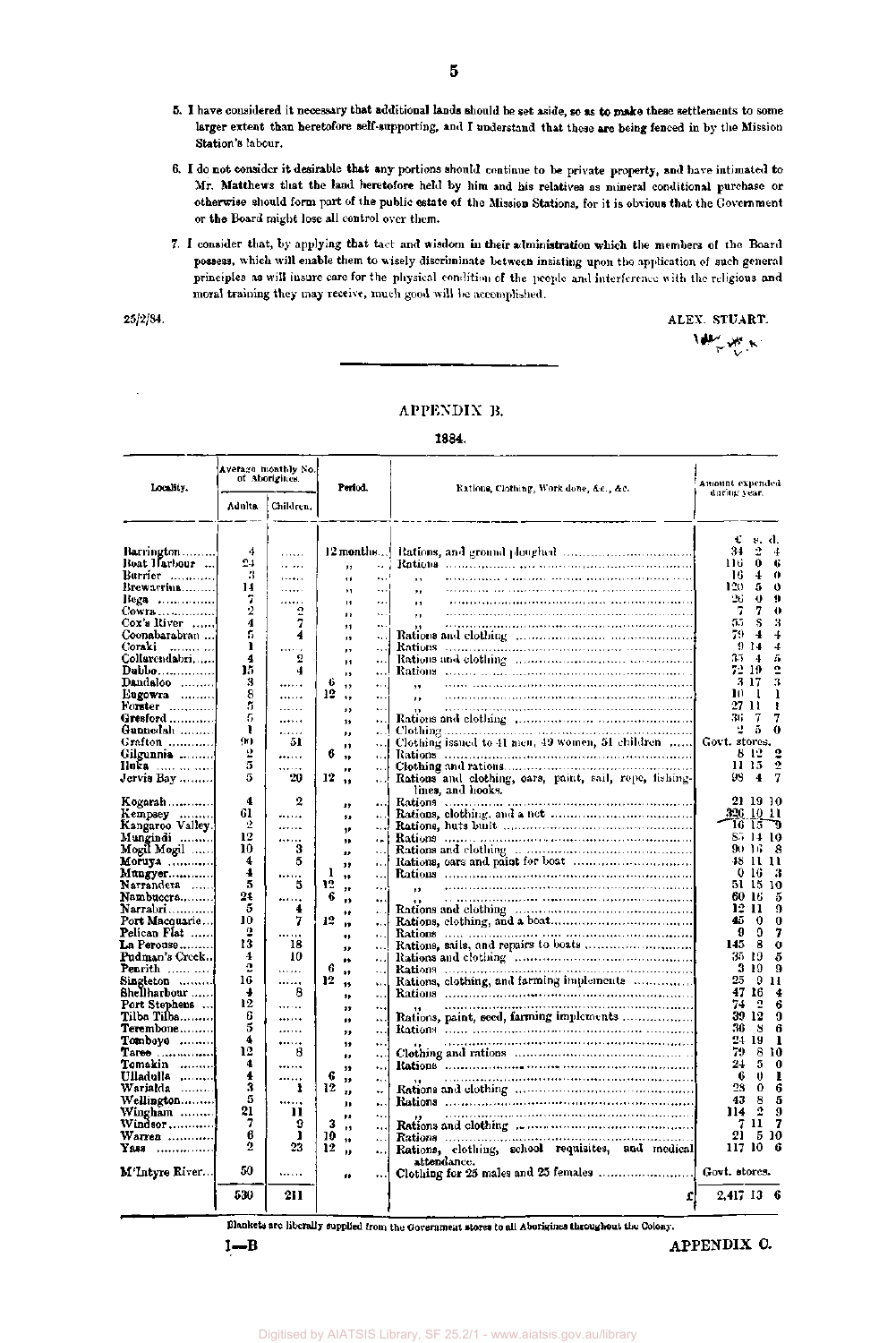# APPENDIX C.

RESERVES granted for the use of Aborigines.

| Locality.                       | Атса.          | Date notified.                     | How used.                                                                                                                                                                                                      |
|---------------------------------|----------------|------------------------------------|----------------------------------------------------------------------------------------------------------------------------------------------------------------------------------------------------------------|
|                                 | acres          |                                    |                                                                                                                                                                                                                |
| Peaks<br>Woolumboola            | 400<br>500     | 26 Sept., 1881                     | 9 Dec., 1878  Made no use of by aboriginals.                                                                                                                                                                   |
| Wallagoot                       | 112            | $4$ July. 1883                     | Not occupied, fenced, or cleared.<br>Occupied by George Cohen and family (aborigines). Have<br>about two acres ploughed, and growing oats. A hut and a<br>few gunyahs erected. Other aboriginals camp there at |
| Tunabidgee                      | 24             | 24 July, 1882                      | times.<br>About six acres cleared and fenced, and occupied by an<br>aboriginal woman, who cultivates a small portion. About<br>four acres cleared and fenced; occupied by a Chinaman.                          |
| Canomodine                      | 40.            | 7 April, 1879                      | Not cleared, fenced, or occupied.                                                                                                                                                                              |
| Walcha                          | 320            | 24 Dec., 1882                      | Occupied by J. Burns, an aboriginal, and two half-caste<br>families. One and a half acres under cultivation, and four<br>acres enclosed with a fence.                                                          |
| Wagonga, Congo, and<br>Bodalla. | 199            | 1861, 1877, 1878, 1880.            | Not cultivated or cleared. Occupied by some aboriginals.                                                                                                                                                       |
| Mongarlowe                      | $100-$         | $-$ July, 1875<br>$-$ Feb., 1879   | Not cultivated, cleared, or occupied,<br>Granted to half-caste, Mrs. Willoughly. All fenced in and por-<br>tioned into paddocks. A good hut on the ground, and a<br>small garden.                              |
| Opton and Blakeney 160 and 80   |                | July, 1881; and 28.<br>Feb., 1883. | $-$ June, 1875; - Occupied by the widow Lewis and families. About two acres<br>cleared by them. Two acres occupied by H. Wedge and<br>family (half-castes). Two acres cleared. Five acres under                |
| Arakoon<br>المحاسبين            | 120            | — April, 1883                      | crop.<br>Reserve on mainland not occupied. Pelican Island occupied<br>by three half-castes, industrious sober men. Forty acres<br>cleared and under cultivation.                                               |
| Nambucera                       | 30             | المتمنعت للرواد                    | An island in the river ; not occupied.                                                                                                                                                                         |
|                                 | 116<br>سيهد    | --- July, 1882                     | Occupied by an aboriginal, wife, and family. Two acres under<br>cultivation.                                                                                                                                   |
| Kinchella                       | 2a, 3r. 39p.   |                                    | - April, 1883.  Fattorini Island, partly eleared and cultivated, growing maize.<br>Occupied by two half-castes with their families, seven                                                                      |
|                                 | acres          |                                    | children. Both steady, sober, hard-working men.                                                                                                                                                                |
| Arakoon !                       | 20.            |                                    | - Nov., ,  Unoccupied. Used as a camping ground.<br>21 Dec., ,  Warangesda Mission Station.                                                                                                                    |
| Bania                           | 1,560<br>1,500 |                                    |                                                                                                                                                                                                                |
|                                 |                |                                    |                                                                                                                                                                                                                |

# GRANTED during year 1884.

| Locality.                    | Area.       | How used.                                                                                                                                                                                                                                                                                              |
|------------------------------|-------------|--------------------------------------------------------------------------------------------------------------------------------------------------------------------------------------------------------------------------------------------------------------------------------------------------------|
| Bateman's Bay                | acrea<br>40 | Occupied by Tommy Bollard, Tommy Tinboy, and gins, and used by others as a                                                                                                                                                                                                                             |
|                              |             | camping ground.                                                                                                                                                                                                                                                                                        |
| Grong Grong                  | 1.280       | Occupied by C. Roberts, wife, and child, old Kitty, Widgewa Jimmy and wife,<br>Mudgee Dick and wife. Many more are expected to settle. Growing notatoes and                                                                                                                                            |
| Arakoon<br>Peace of the Con- | 30          | vegetables. Seed and some implements supplied.<br>W. Thew, on sufferance. This man is growing fruit and maize; his crop is worth<br>£250 to £300; has horses, cows, farming implements, ploughs, harrows, $\&c$ , has<br>cleared and stumped about twenty-five acres. He supports other aborigines who |
|                              | 40          | are helpless.<br>Billy-billy to reside on; going to build a house. Other blacks will settle there.                                                                                                                                                                                                     |
| Yewrangara<br>Bowra          | $20 -$      | About twenty aborigines are going to settle on and cultivate it.                                                                                                                                                                                                                                       |
|                              |             |                                                                                                                                                                                                                                                                                                        |
|                              |             |                                                                                                                                                                                                                                                                                                        |
| Kinchela                     | 11}         |                                                                                                                                                                                                                                                                                                        |
| Nulla Nulla Creek            | 40          | Ten able bodied blacks and their families settled on it. They have built houses and<br>are clearing.                                                                                                                                                                                                   |

Sydney: Thomas Richards, Government printer.—1885.

**[6d.]** 

### Digitised by AIATSIS Library, SF 25.2/1 - www.aiatsis.gov.au/library